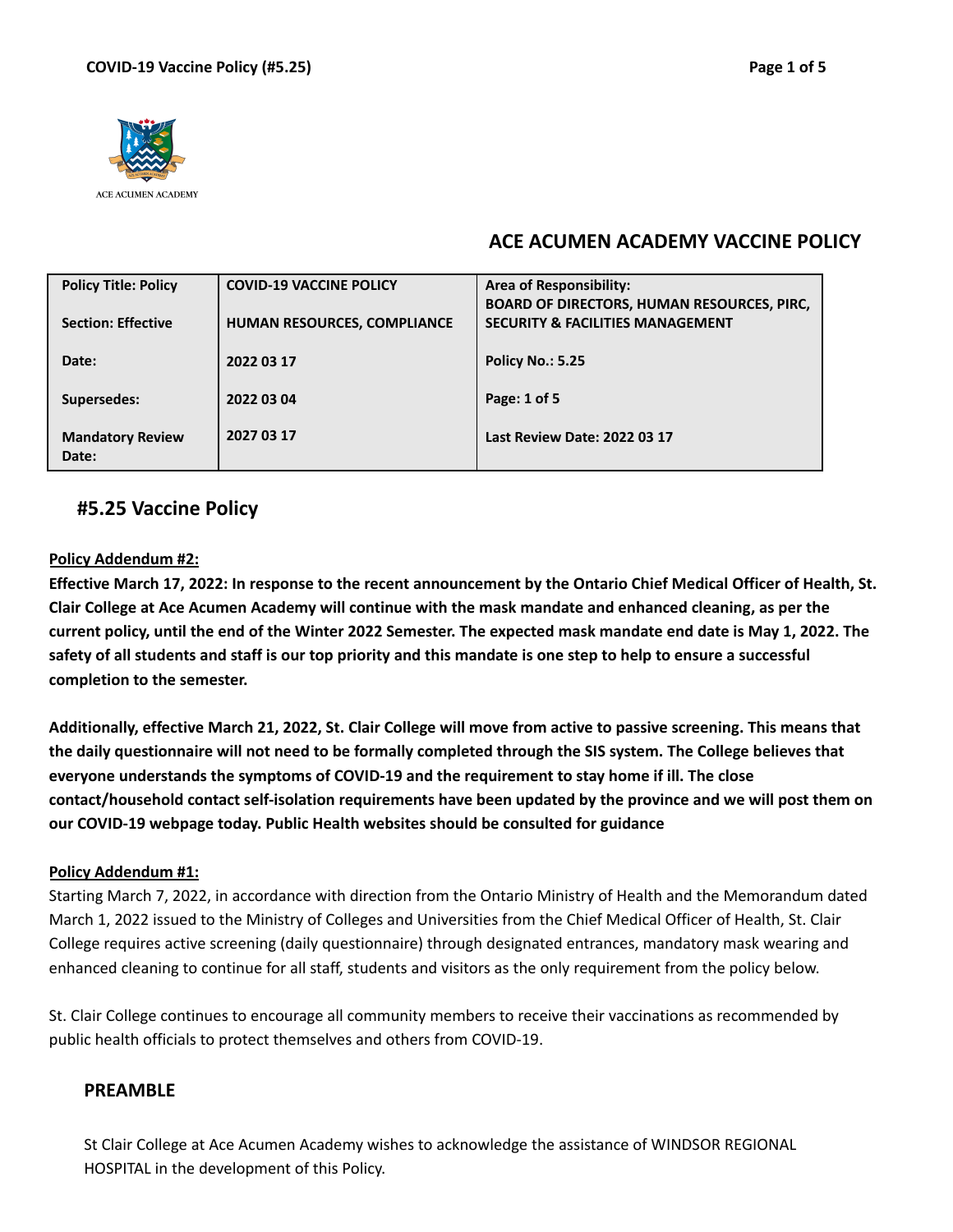St. Clair College at Ace Acumen recognizes the importance of immunization to reduce the risk of serious infection and transmission of infection to employees, students, volunteers, contractors and members of the public who physically wish to access College facilities, resources and campuses.

In keeping with the recommendations of the Chief Medical Officer, it is strongly recommended that all individuals who are on-site at St. Clair College at Ace Acumen receive the COVID-19 vaccine, unless it is medically contraindicated. To ensure informed decision making, educational videos regarding the risks and benefits of COVID-19 Vaccines are available on the College's website (www.stclaircollege.ca) under "Fall 2021 Updates, COVID-19 Info".

As a further safety measure, the College requires the mandatory completion of a daily COVID-19 screening questionnaire in order to gain access to any College campus.

### **PURPOSE**

To reduce the risk of serious infection and transmission of infection to employees and students at St. Clair College at Ace Acumen.

All individuals who attend St. Clair College at Ace Acumen campuses and facilities must attest to their vaccination status through the SIS or Google Workspace provided form. The expectation is for anyone accessing College facilities to have received their first dose of a Health Canada or World Health Organization approved COVID-19 vaccine prior to the start of post-secondary classes (September 7, 2021). Rapid testing (twice weekly as described below) will be required in all other circumstances for on-campus teaching and learning. More frequent testing may be required in congregate settings.

### **SCOPE**

This Policy applies to:

All St. Clair College at Ace Acumen employees, students, contractors and volunteers utilizing indoor facilities. As per provincial regulations, some activities where social distancing can and will be maintained at all times may be exempt from this policy. Visitors accessing services will comply with Stage 3 COVID- 19 regulations and any required PPE.

Please be advised that St. Clair College at Ace Acumen's third-party partners (e.g. placement agencies, co-op employers and service providers) may have different standards and COVID-19 safety measures in place. St. Clair College at Ace Acumen has no oversight over its partners' standards and COVID-19 safety measures. Compliance with those standards and COVID-19 safety measures will be the responsibility of the student.

## **PROCESS**

**COVID-19 Vaccine Program for All Employees and Students**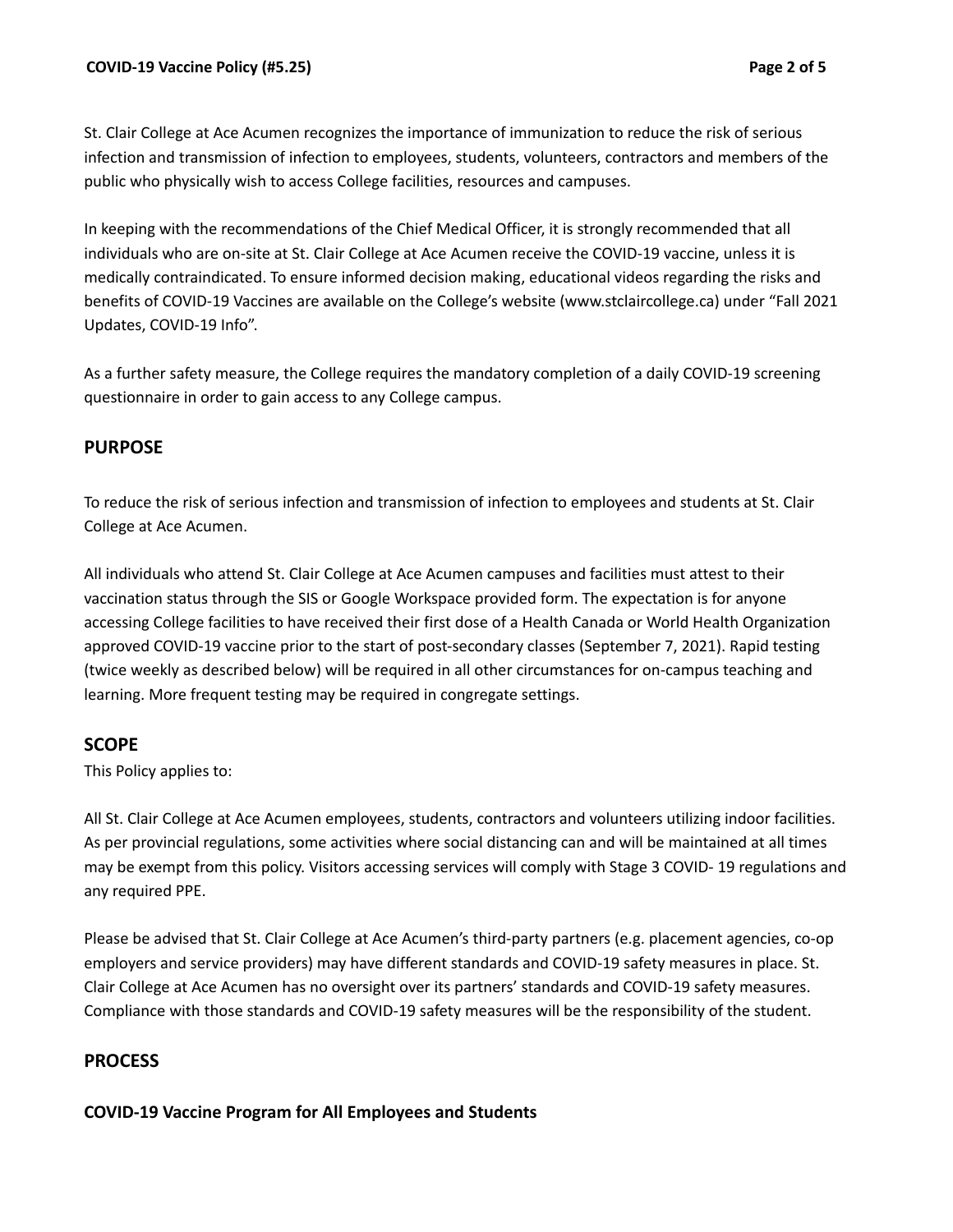It is important for St. Clair College at Ace Acumen to provide opportunities to protect both employees and students and will do so through a vaccine or rapid testing program. All employees and students will have the opportunity to make an informed decision regarding the COVID-19 vaccine.

All St. Clair College at Ace Acumen employees and students will be asked to declare their vaccination status by selecting one of the five (5) categories listed below:

1. I am fully vaccinated (the definition of a fully vaccinated individual is listed at the end of this policy). Fully vaccinated individuals are requested to voluntarily upload a copy of their second vaccination dose receipt within the SIS self-service module or Google Workspace form.

2. I have received at least one dose of the vaccine and will receive a second dose when eligible based on timing between doses. You will be required to rapid test until 14-days after your second dose of the COVID-19 vaccine.

3. I am unable to be vaccinated for medical reasons.

4. I have chosen not to be vaccinated at this time.

5. I prefer not to provide St. Clair College at Ace Acumen with my vaccination status.

All individuals that select categories 2, 3, 4 and 5 will be required to watch an educational video (on the merits of COVID-19 vaccinations) and attest to doing so. This video will include the following:

- A. How COVID-19 vaccines work.
- B. Vaccine safety related to the development of the COVID-19 vaccines.
- C. The benefits of vaccination against COVID-19.
- D. Risks of not being vaccinated against COVID-19.
- E. Possible side effects of COVID-19 vaccination.

After completion of the educational video, all students and employees that still wish to select categories 2, 3, 4 or 5 and utilize St. Clair College at Ace Acumen premises for teaching, learning activities and potentially other established activities will be required to:

Participate in a self-administered COVID-19 Testing Program which includes the following:

1. Conducting rapid antigen testing every 72 hours and demonstrate a negative result.

2. Provide verification of the above negative test result by uploading and attesting to the result in the SIS/Google Workspace form.

These antigen tests are meant for regular testing of asymptomatic employees and students only and to identify those who may be infectious and at risk of infecting others before coming on-site. Symptomatic and exposed individuals must follow current guidelines for provincial/local guidelines for testing and isolation (i.e.

[https://www.health.gov.on.ca/en/pro/programs/publichealth/coronavirus/docs/contact\\_mngmt/manageme](https://www.health.gov.on.ca/en/pro/programs/publichealth/coronavirus/docs/contact_mngmt/manageme) [nt\\_cases\\_contacts\\_omicron.pdf\)](https://www.health.gov.on.ca/en/pro/programs/publichealth/coronavirus/docs/contact_mngmt/manageme).

Employees who test positive on the rapid test or who are isolating based on symptoms must contact their Manager and report through [covidtracker@canadaacumen.ca](mailto:covidtracker@canadaacumen.ca). Students who test positive on the rapid test, or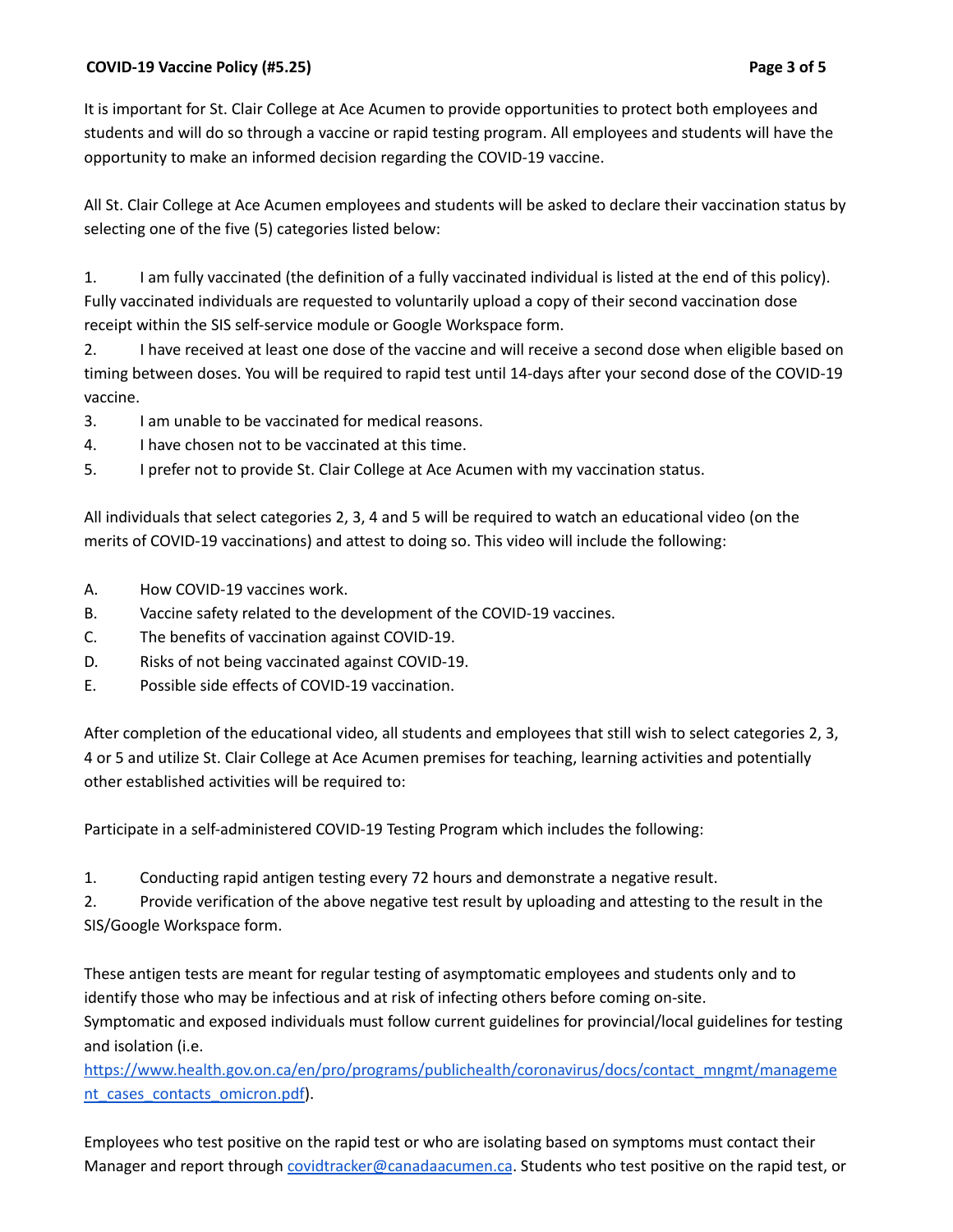who are isolating based on symptoms must contact their Faculty and report it through [covidtracker@stclaircollege.ca.](mailto:covidtracker@stclaircollege.ca)

Rapid test kits distributed to those employee and student members in categories 2, 3, 4 and 5 are to be used only by the employee and student members who receive them. The rapid tests may not be given or sold to any other person. Failure to comply with the terms of this Policy, including the prohibition on distributing the rapid tests, may result in discipline, up to and including, termination of employment or revocation of privileges.

Any student who has recently tested positive for COVID-19 and has completed their self-isolation will need to be exempt from the rapid testing requirement of this policy for a period of approximately 90 days. This exemption must be approved by the College Health Center. The Health Center will allow individuals in the group access to the COVID-19 screening questionnaire on SIS.

**Note**: Any individual who initially selected categories 2, 3, 4 or 5 and eventually gets fully vaccinated will be able to update their vaccination status in the SIS or Google Workspace form.

# **COMPLIANCE**

Compliancy Reports will verify that the COVID-19 program is being completed and conducted as required. Failure to comply with the COVID-19 PROGRAM or this COVID-19 VACCINE POLICY may result in discipline, up to and including, termination of employment or dismissals from the College. Fully vaccinated individuals who choose to voluntarily disclose will be asked to upload a copy of their second vaccination dose receipt within the SIS self-service or Google Workspace.

To ensure appropriate follow-up and compliancy, departmental managers will receive and review Compliancy Reports for all reporting staff.

Student non-compliance will be referred to the Campus Directors for appropriate action.

Students who are required to complete a rapid test twice per week, who fail to record their test results in the SIS, will not have access to the daily COVID screening questionnaire.

### **Providing False Attestation of Vaccination Status**

Individuals who make a false attestation about, or provide false documents related to being vaccinated may be subject to disciplinary actions, up to and including expulsion for students, termination of employment for employees, voiding of contracts for contractors and removal and restriction from campus and St. Clair College at Ace Acumen facilities for visitors and other attendees.

### **CONTRACTORS, VISITORS AND OTHERS ATTENDING THE COLLEGE**

Contractors must ensure that all their employees on St. Clair College at Ace Acumen campuses or accessing St. Clair College at Ace Acumen facilities are fully vaccinated or tested. Individuals not compliant with St. Clair College at Ace Acumen's Vaccine Policy will not be allowed to access indoor facilities.